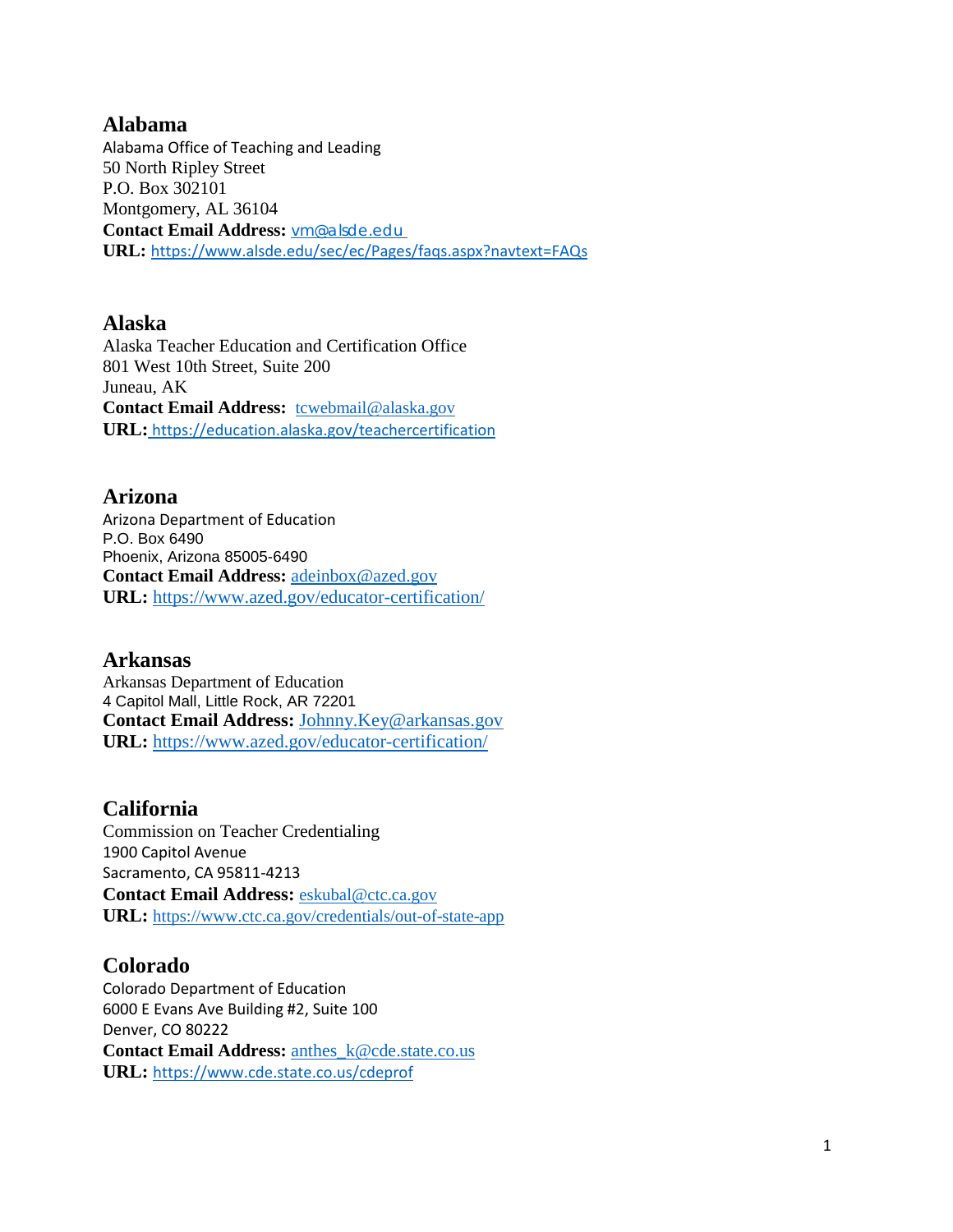#### **Connecticut**

Connecticut Bureau of Certification P. O. Box 150471 Hartford, Connecticut 06115-0471 **Contact Email Address:** [teacher.cert@ct.gov](mailto:teacher.cert@ct.gov) **URL:** <https://portal.ct.gov/SDE/Certification/Bureau-of-Certification>

#### **Delaware**

Delaware Department of Education 35 Commerce Way, Suite 1 Dover, DE 19904 State Mail Code N510 **Contact Email Address:** [DDOE@doe.k12.de.us](mailto:DDOE@doe.k12.de.us) **URL:** <https://www.doe.k12.de.us/domain/512>

#### **Georgia**

Georgia Professional Standards Commission 200 Piedmont Avenue SE Suite 1702, West Tower Atlanta, GA 30334-9032 **Contact Email Address:** [AskDOE@gadoe.org](mailto:AskDOE@gadoe.org) **URL:** <https://www.gapsc.com/>

### **Hawaii**

Hawaii Teacher Standards Board 650 Iwilei Road, Suite 268 Honolulu, HI 96817 **Contact Email Address:** [Sungti.Hsu@hawaii.gov](mailto:Sungti.Hsu@hawaii.gov) **URL:** <https://hawaiiteacherstandardsboard.org/content/permits-and-license-types/>

#### **Idaho**

Idaho Department of Education 650 West State Street Boise, ID 83702 **Contact Email Address:** [info@sde.idaho.gov](mailto:info@sde.idaho.gov) **URL:** <https://www.sde.idaho.gov/cert-psc/>

### **Illinois**

Illinois State Board of Education 100 W Randolph St Chicago, IL 60601 **Contact Email Address:** [bdilbeck@isbe.net](mailto:bdilbeck@isbe.net) **URL:** <https://www.isbe.net/Pages/Educator-Licensure.aspx>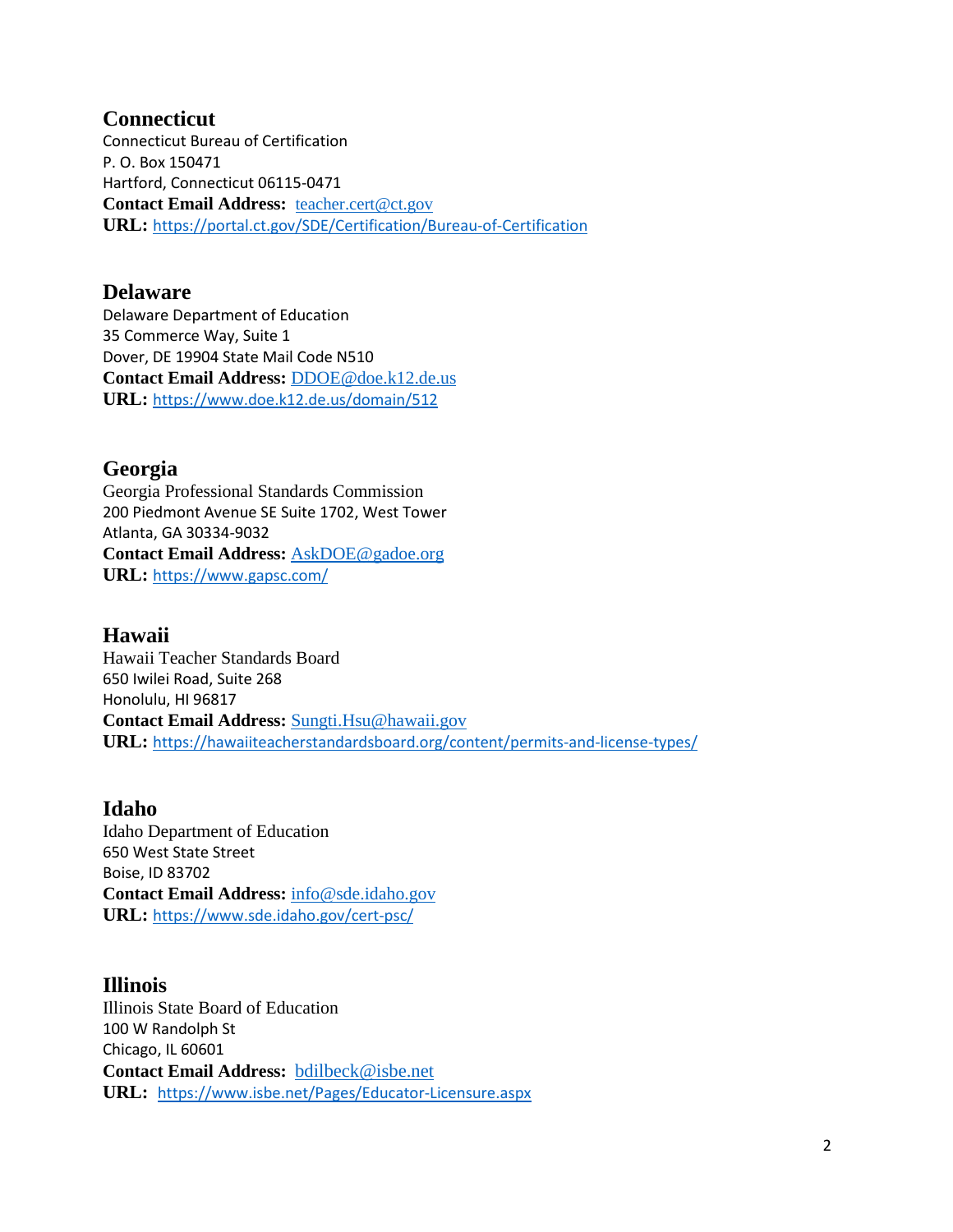## **Indiana**

Indiana Department of Education South Tower, Suite 600 115 W. Washington Street Indianapolis, IN 46204 **Contact Email Address:** [rregnier@doe.in.gov](mailto:rregnier@doe.in.gov) **URL:** [https://www.doe.in.gov/licensing/teacher#OutState](https://urldefense.com/v3/__https:/www.doe.in.gov/licensing/teacher*OutState__;Iw!!IkmNjII!QSjIz-McBSHqc6PM_1WlyYI174G3gOdKersZQRlQ9Ll7NMRgvaKskg3YSwlZZJH9$)

#### **Iowa**

Iowa Board of Educational Examiners 701 E Court Ave Suite A Des Moines, IA 50309 **Contact Email Address:** [Sherry.Jensen@Iowa.gov](mailto:Sherry.Jensen@Iowa.gov) **URL:** <https://www.boee.iowa.gov/>

#### **Kansas**

Kansas State Department of Education 900 SW Jackson St. Topeka, KS 66612 **Contact Email Address:** [dstephan@ksde.org](mailto:dstephan@ksde.org) **URL:** [https://www.ksde.org/Agency/Division-of-Learning-Services/Teacher-Licensure-and-](https://www.ksde.org/Agency/Division-of-Learning-Services/Teacher-Licensure-and-Accreditation/Licensure/License-Application/Form-2-Out-of-State)[Accreditation/Licensure/License-Application/Form-2-Out-of-State](https://www.ksde.org/Agency/Division-of-Learning-Services/Teacher-Licensure-and-Accreditation/Licensure/License-Application/Form-2-Out-of-State)

### **Kentucky**

Education Professional Standards Board 300 Sower Blvd Frankfort, Kentucky 40601 **Contact Email Address:** [Allison.Bell@education.ky.gov](mailto:Allison.Bell@education.ky.gov) **URL:** <http://www.epsb.ky.gov/course/view.php?id=3>

### **Louisiana**

Louisiana Department of Education P. O. Box 94064 Baton Rouge LA 70804-9064 **Contact Email Address:** [Sara.Delano@la.gov](mailto:Sara.Delano@la.gov) **URL:** <https://www.teachlouisiana.net/Teachers.aspx?PageID=650>

### **Maine**

Maine Department of Certification and Credentialing 23 State House Station Augusta ME 04333-0023 **Contact Email Address:** [cert.doe@maine.gov](mailto:cert.doe@maine.gov) **URL:** <https://www.maine.gov/doe/cert>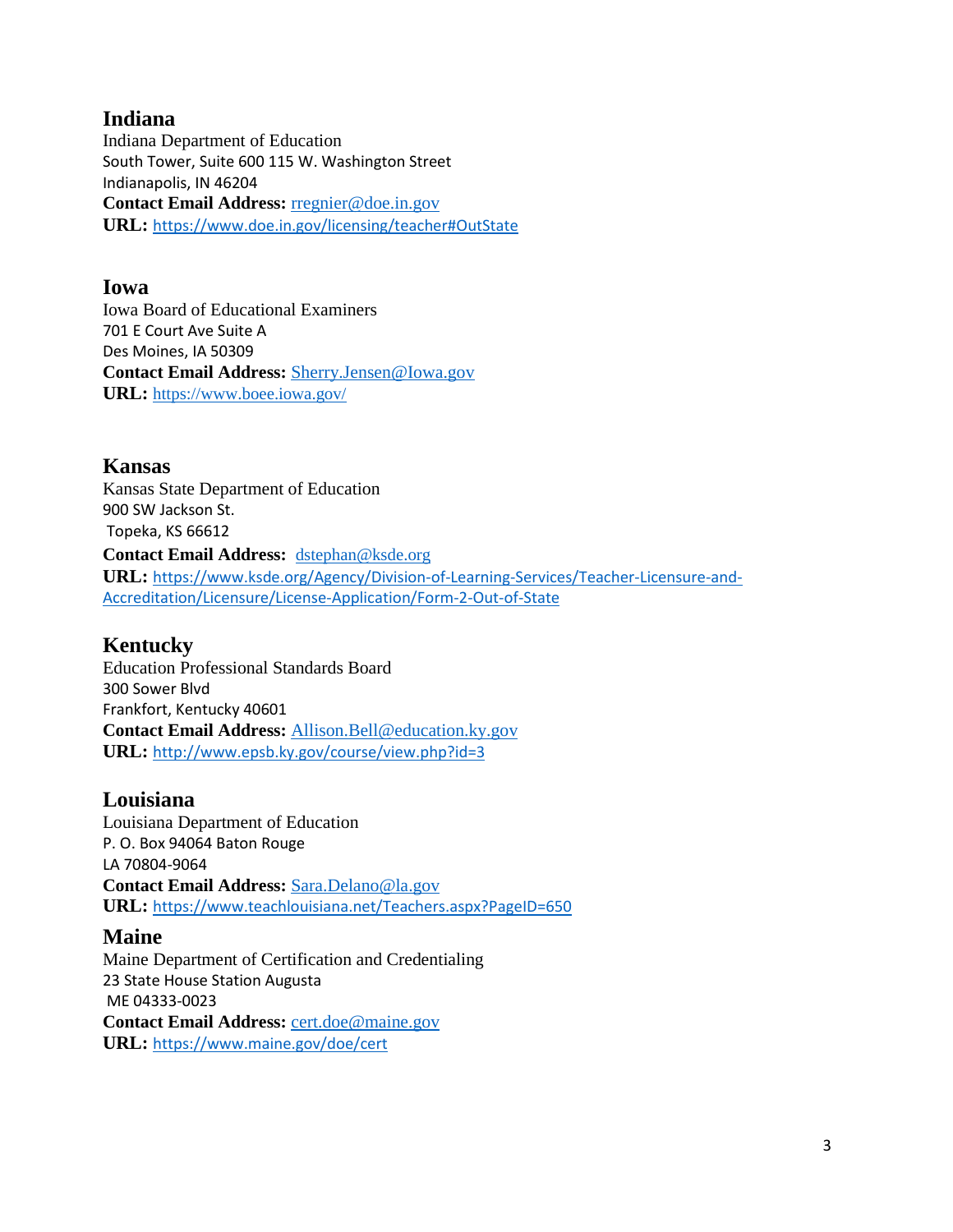### **Maryland**

Maryland State Department of Education 200 West Baltimore Street Baltimore, MD 21201 **Contact Email Address:** [pamela.darien@maryland.gov](mailto:pamela.darien@maryland.gov) **URL:** <http://www.marylandpublicschools.org/about/Pages/DEE/Certification/index.aspx>

#### **Massachusetts**

Massachusetts Office of Educator Licensure 75 Pleasant Street Malden, MA 02148-4906 **Contact Email Address:** [Courtney.L.Sullivan@mass.gov](mailto:Courtney.L.Sullivan@mass.gov) **URL:** <http://www.doe.mass.edu/licensure/>

### **Michigan**

Michigan Department of Education 608 W. Allegan Street P.O. Box 30008 Lansing, MI 48909 **Contact Email Address:** [schneiderm@michigan.gov](mailto:schneiderm@michigan.gov) **URL:** [https://www.michigan.gov/mde/0,4615,7-140-5683\\_14795---,00.html](https://www.michigan.gov/mde/0,4615,7-140-5683_14795---,00.html)

### **Minnesota**

Minnesota Professional Educator Licensing and Standards Board 1021 Bandana Blvd. E., Suite 222 St. Paul, MN 55108-5111 **Contact Email Address:** [mde.commissioner@state.mn.us](mailto:mde.commissioner@state.mn.us) **URL:** <https://mn.gov/pelsb/aspiring-educators/requirements/>

#### **Mississippi**

Mississippi Educator Licensure P.O. Box 771 Jackson, MS 39205-0771 **Contact Email Address:** [teachersupport@mdek12.org](mailto:teachersupport@mdek12.org) **URL:** <https://www.mdek12.org/OEL/Apply-for-an-Educator-License>

### **Missouri**

Missouri Educator Certification 205 Jefferson St. Jefferson City, MO 65101 **Contact Email Address:** [certification@dese.mo.gov](mailto:certification@dese.mo.gov) **URL:** <https://dese.mo.gov/educator-quality/certification>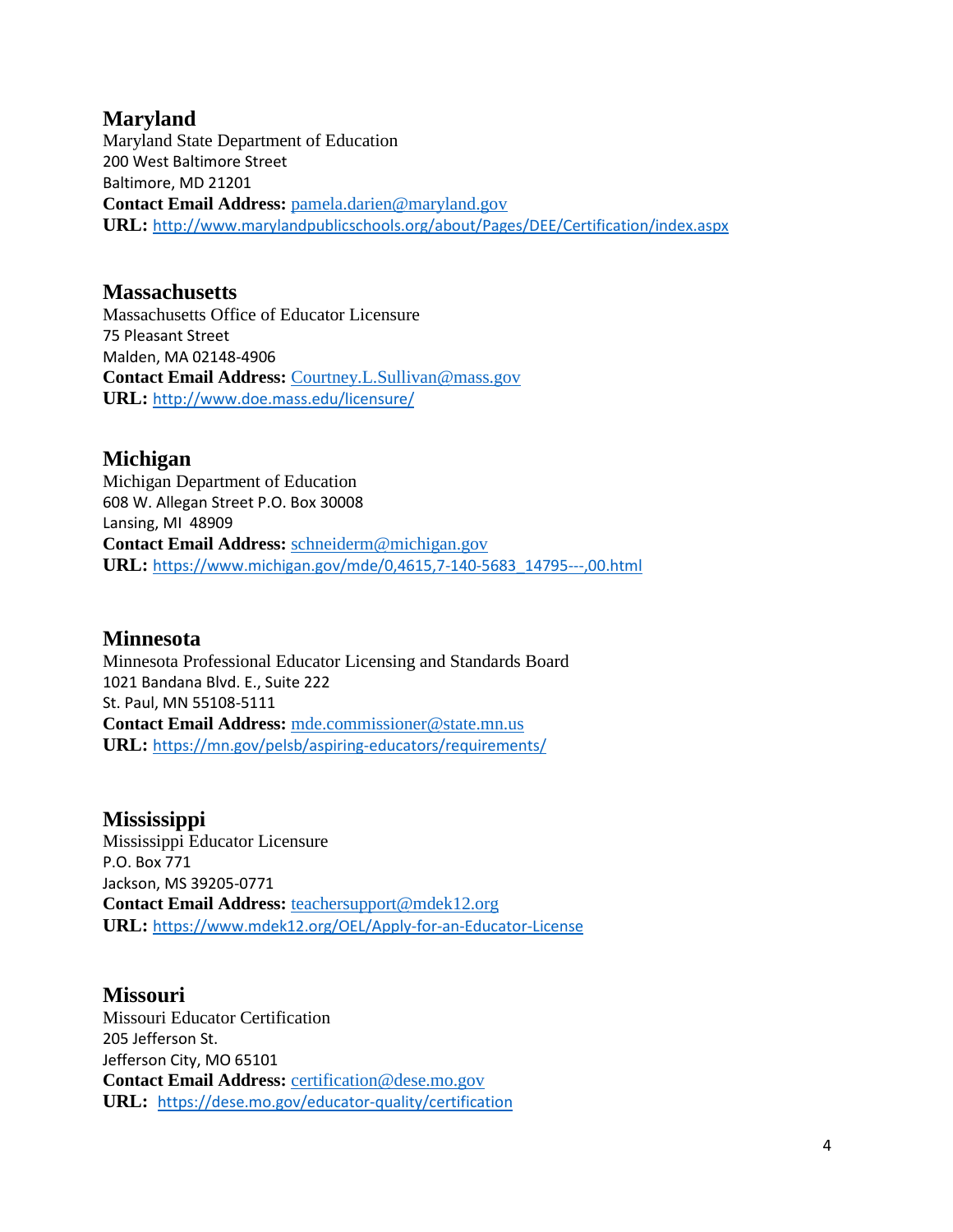**Montana** Montana Educator Licensure P.O. Box 202501 Helena, MT 59620-2501 **Contact Email Address:** [cert@mt.gov](mailto:cert@mt.gov) **URL:** <http://opi.mt.gov/Educators/Licensure/Educator-Licensure>

**Nebraska** Nebraska Educator Certification 301 Centennial Mall South Lincoln, NE 68508 **Contact Email Address:** [NDE.TCERTWEB@nebraska.gov](mailto:NDE.TCERTWEB@nebraska.gov) **URL:** <https://www.education.ne.gov/tcert/>

**Nevada** Nevada Department of Education 700 E. Fifth Street Carson City, NV 89701 **Contact Email Address:** [edprep@doe.nv.gov](mailto:edprep@doe.nv.gov) **URL:** [http://www.doe.nv.gov/Educator\\_Licensure/](http://www.doe.nv.gov/Educator_Licensure/)

**New Hampshire** New Hampshire Department of Education 101 Pleasant Street Concord NH 03301-3852 **Contact Email Address:** [Laura.Stoneking@doe.nh.gov](mailto:Laura.Stoneking@doe.nh.gov) **URL:** <https://nhdoepm.atlassian.net/wiki/spaces/CHD/overview>

**New Jersey** New Jersey Department of Education PO Box 500 Trenton, NJ 08625-0500 **Contact Email Address:** [Lamont.Repollet@doe.nj.gov](mailto:Lamont.Repollet@doe.nj.gov) **URL:** <https://nj.gov/education/license/>

**New Mexico** New Mexico Professional Licensure Bureau 300 Don Gaspar Room 103 Santa Fe, NM 87501 **Contact Email Address:** [licensureunit@state.nm.us](mailto:licensureunit@state.nm.us) **URL:** <https://webnew.ped.state.nm.us/bureaus/licensure/>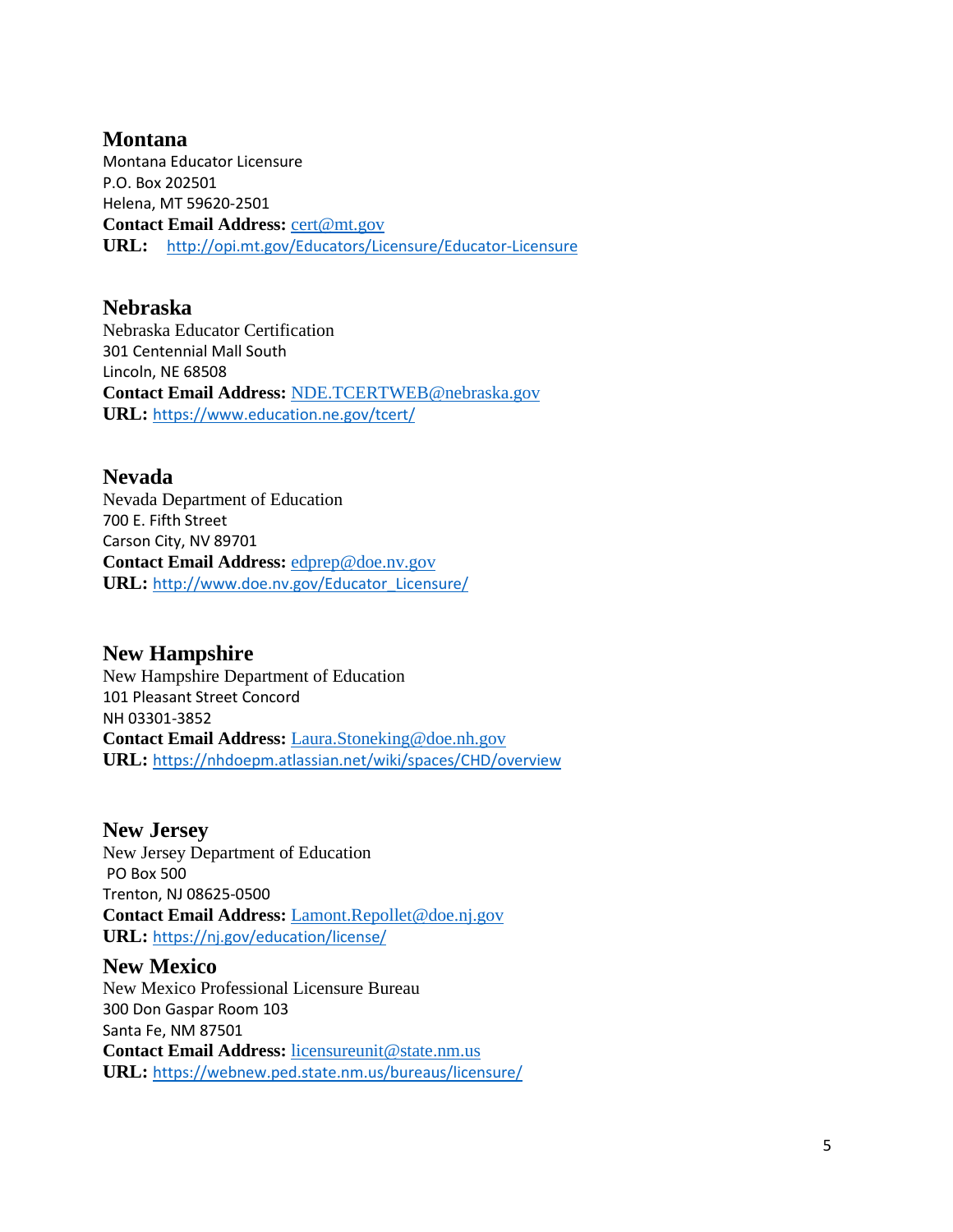#### **New York** New York Office of College and University Evaluation 89 Washington Avenue Albany, NY 12234 **Contact Email Address:** [ocueinfo@nysed.gov](mailto:ocueinfo@nysed.gov) **URL:** <http://www.nysed.gov/college-university-evaluation>

#### **North Carolina** North Carolina Department of Public Instruction 301 N. Wilmington Street Raleigh, NC 27601-2825 **Contact Email Address:** [Susan.Ruiz@dpi.nc.gov](mailto:Susan.Ruiz@dpi.nc.gov) **URL:** <https://www.dpi.nc.gov/educators/educators-licensure>

## **North Dakota**

North Dakota Department of Career and Technical Education 2718 Gateway Avenue Suite 204 Bismarck, ND 58503-0585 **Contact Email Address:** [cte@nd.gov](mailto:cte@nd.gov) **URL:** <https://www.nd.gov/espb/licensure/license-information/types-licenses>

## **Ohio**

Ohio Department Education 25 South Front St., Mail Stop 504 Columbus, OH 43215-4183 **Contact Email Address:** [Saul.Lerman@education.ohio.gov](mailto:Saul.Lerman@education.ohio.gov) **URL:** <http://education.ohio.gov/Topics/Teaching/Licensure/Out-of-State-Licensure>

### **Oklahoma**

Oklahoma State Department of Education 2500 N. Lincoln Blvd Oklahoma City, OK 73105 **Contact Email Address:** [Jeff.Smith@sde.ok.gov](mailto:Jeff.Smith@sde.ok.gov) **URL:** <https://sde.ok.gov/traditional-path-oklahoma-teacher-certification#otherstate>

## **Oregon**

Oregon Teacher Standards and Practices Commission 250 Division St NE Salem OR, 97301-1012 **Contact Email Address:** [contact.tspc@oregon.gov](mailto:contact.tspc@oregon.gov) **URL:** <https://www.oregon.gov/tspc/LIC/Pages/Out-of-State.aspx>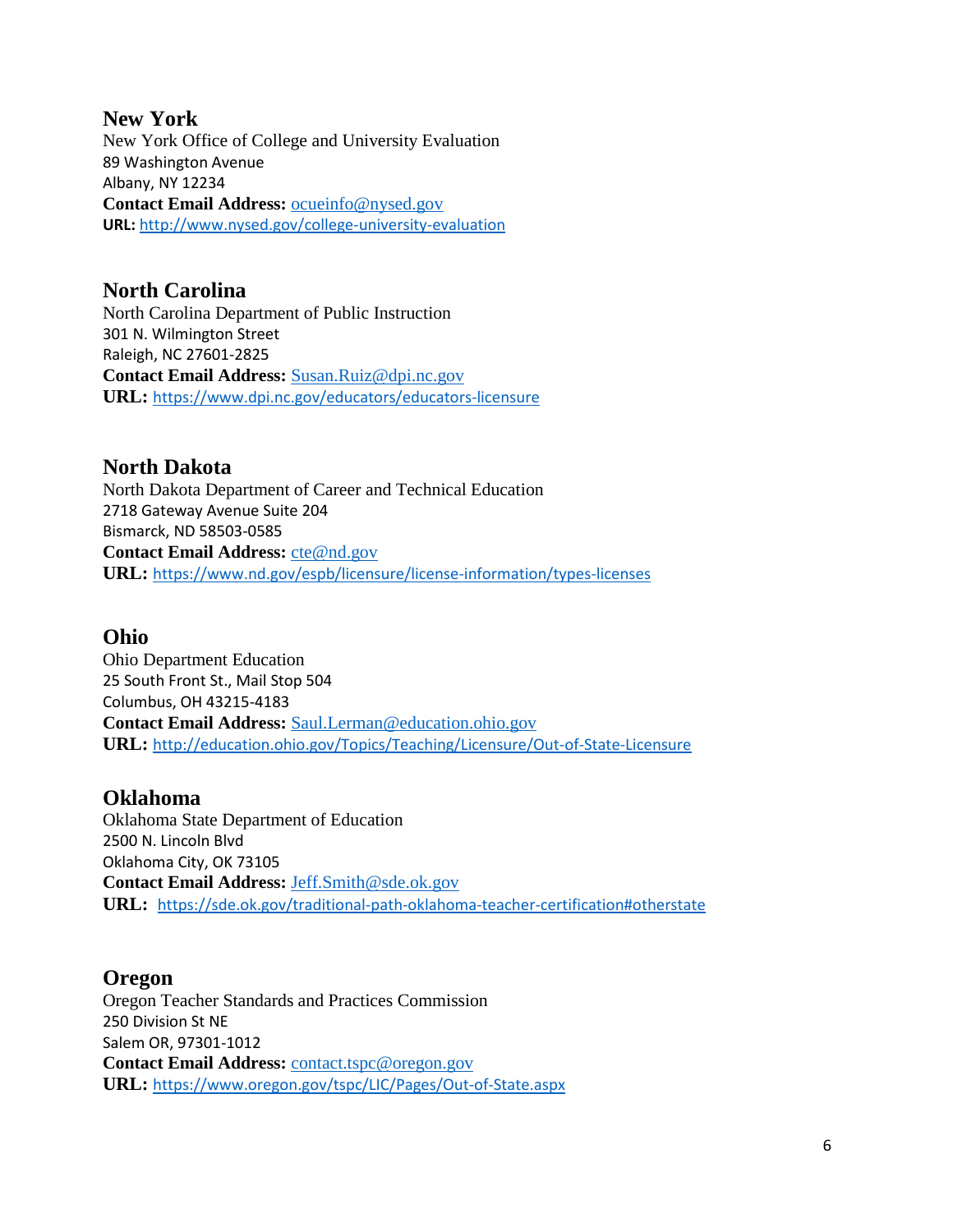### **Pennsylvania**

Pennsylvania Department of Education 333 Market Street Harrisburg, PA 17126 **Contact Email Address:** [RA-EDCERTQUESTIONS@pa.gov](mailto:RA-EDCERTQUESTIONS@pa.gov) **URL:** [www.education.pa.gov/certification](http://www.education.pa.gov/certification)

## **Rhode Island**

Rhode Island Department of Education 255 Westminster Street Providence, RI 02903 **Contact Email Address:** [Michael.OConnor@ride.ri.gov](mailto:Michael.OConnor@ride.ri.gov) **URL:** [https://www.ride.ri.gov/TeachersAdministrators/EducatorCertification/PathstoCertification.aspx#23212](https://www.ride.ri.gov/TeachersAdministrators/EducatorCertification/PathstoCertification.aspx#23212-reciprocity) **[reciprocity](https://www.ride.ri.gov/TeachersAdministrators/EducatorCertification/PathstoCertification.aspx#23212-reciprocity)** 

## **South Carolina**

South Carolina Department of Education 1429 Senate Street Columbia, SC 29201 Contact Email Address: [certification@ed.sc.gov](mailto:certification@ed.sc.gov) **URL:** <https://ed.sc.gov/educators/certification/>

#### **South Dakota** South Dakota Department of Education 800 Governors Drive Pierre, SD 57501 **Contact Email Address:** [DOECertification@state.sd.us](mailto:DOECertification@state.sd.us) **URL:** <https://doe.sd.gov/certification/documents/RECIPROCITY-%20ED.pdf>

### **Tennessee**

Tennessee Educator Licensure and Preparation 710 James Robertson Parkway Nashville, TN 37243 **Contact Email Address:** [Educator.Licensure@tn.gov](mailto:Educator.Licensure@tn.gov) **URL:** <https://www.tn.gov/education/licensing.html>

#### **Texas**

Texas Education Agency 1701 N. Congress Avenue Austin, Texas, 78701 **Contact Email Address:** [teainfo@tea.texas.gov](mailto:teainfo@tea.texas.gov) **URL:** <https://tea.texas.gov/texas-educators/certification>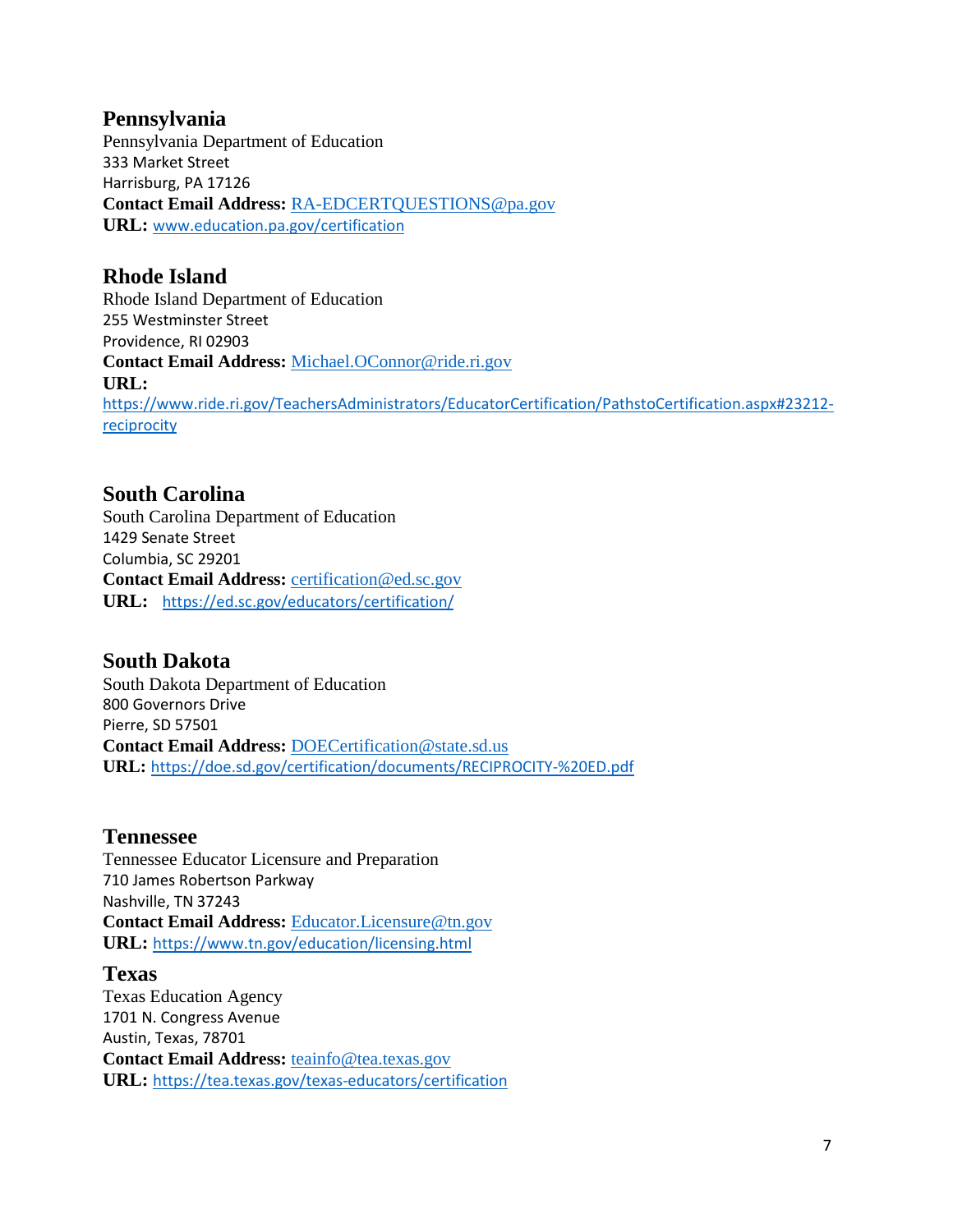## **Utah**

Utah State Board of Education 250 East 500 South Salt Lake City, Utah, 84111-3204 **Contact Email Address:** [licensing@schools.utah.gov](mailto:licensing@schools.utah.gov) **URL:** <https://www.schools.utah.gov/curr/licensing>

#### **Vermont**

Vermont Agency of Education 1 National Life Drive, Davis 5 Montpelier, VT 05620-2501 **Contact Email Address:** [diane.lafaille@vermont.gov](mailto:diane.lafaille@vermont.gov) **URL:** <https://education.vermont.gov/educator-licensure>

### **Virginia**

Virginia Department of Education James Monroe Building 101 N. 14th Street Richmond, VA 23219 **Contact Email Address:** [tara.mcdaniel@doe.virginia.gov](mailto:tara.mcdaniel@doe.virginia.gov) **URL:** <https://law.lis.virginia.gov/admincode/title8/agency20/chapter23/section100/>

### **Washington**

Washington Professional Educator Standards Board 600 Washington Street SE Olympia, WA 98504-7236 **Contact Email Address:** [PESB@k12.wa.us](mailto:PESB@k12.wa.us) **URL:** <https://www.pesb.wa.gov/>

### **West Virginia**

WV Department of Education 1900 Kanawha Boulevard East Charleston West Virginia 25305 **Contact Email Address:** [rhagerma@k12.wv.us](mailto:rhagerma@k12.wv.us) **URL:** <https://wvde.us/certification/certification-info/>

## **Wisconsin**

Wisconsin Department of Public Instruction 125 S. Webster Street Madison, WI 53703 **Contact Email Address:** [dpistatesuperintendent@dpi.wi.gov](mailto:dpistatesuperintendent@dpi.wi.gov) **URL:** <https://dpi.wi.gov/licensing/apply-educator-license/oos>